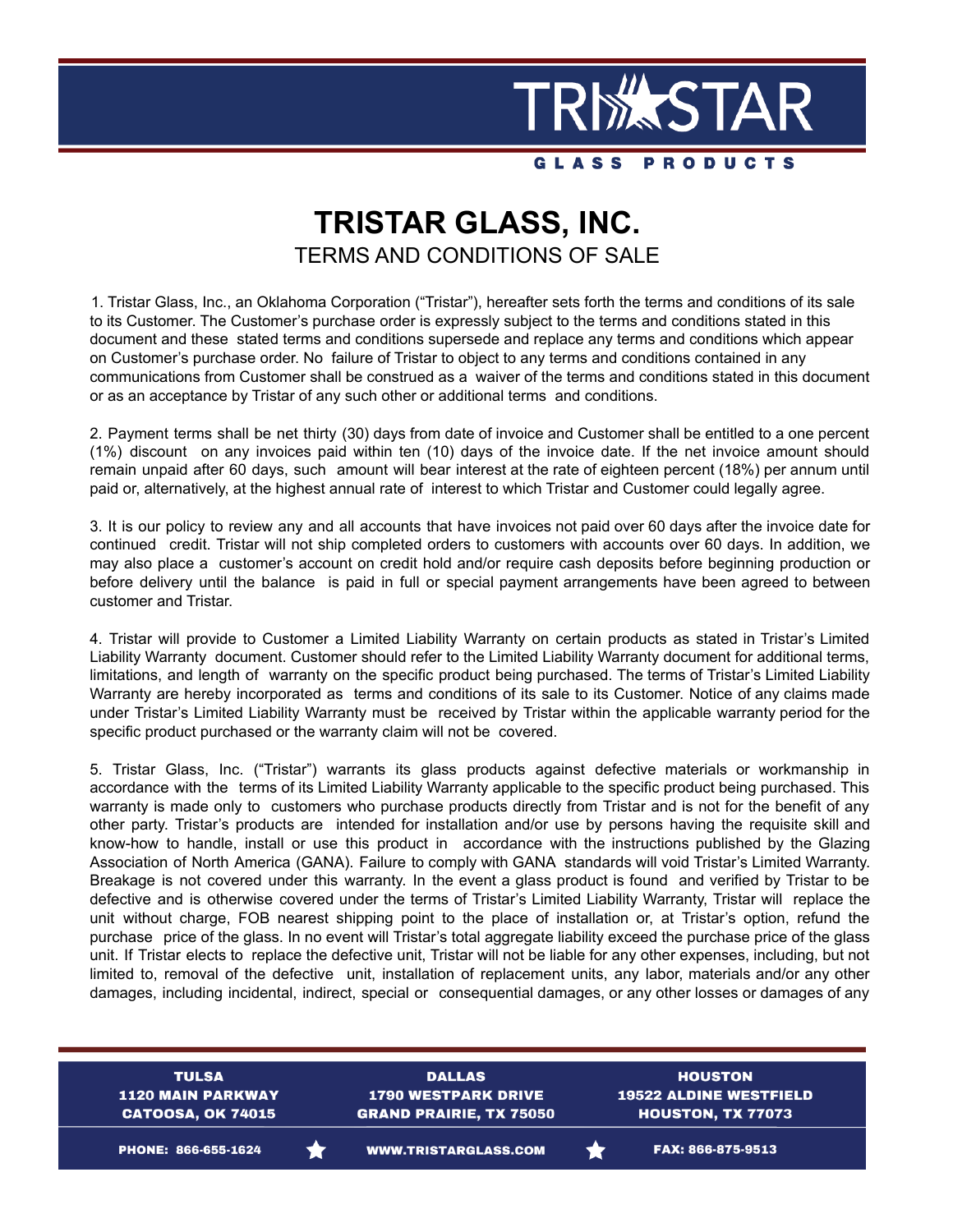

nature whatsoever. Further, the warranty of the replacement glass will be limited to the remainder of the warranty period of the original glass.

Tristar's Limited Liability Warranty is applicable only if the glass is installed, handled, unloaded and stored in accordance with Tristar's instructions and if the glazing compound used in installation is compatible with our insulating glass sealant. Tristar reserves the right to have all glass reported as being defective under this warranty field inspected by a Tristar representative and/or have the allegedly defective material returned to Tristar for inspection before any warranty claim is initiated.

The Purchaser's exclusive remedy is limited to the legal remedies described in this document and as further specified and limited by the Limited Liability Warranty terms applicable to the specific product being purchased. Tristar will not be liable for any incidental or consequential damages of any kind. Tristar's warranty will be void in the event that full payment is not received for goods and services within the agreed upon terms of sale.

6. Tristar's Limited Liability Warranty is given only to the Customer who is the first non-consumer purchaser of Tristar's products, and is not given to any subsequent owners or any other user of such products or to any other person or entity.

7. THE PRECEDING EXPRESS LIMITED WARRANTIES, AND THE SPECIFIC LIMITED LIABILITY WARRANTY TERMS INCORPORATED HEREIN BY REFERENCE AND AS ARE APPLICABLE TO THE TYPE OF PRODUCT PURCHASED, ARE THE EXCLUSIVE WARRANTIES MADE BY TRISTAR AND TRISTAR MAKES NO OTHER WARRANTY OR REPRESENTATION OF ANY KIND WHATSOEVER, EXPRESS OR IMPLIED, WITH RESPECT TO THE PRODUCTS SOLD IN CONNECTION WITH THIS DOCUMENT, WHETHER AS TO MERCHANTABILITY, FITNESS FOR A PARTICULAR PURPOSE, OR ANY OTHER MATTER. THE WARRANTIES OF MERCHANTABILITY AND FITNESS FOR A PARTICULAR PURPOSE ARE HEREBY SPECIFICALLY DISCLAIMED.

8. THE EXPRESS REMEDIES STATED IN THIS DOCUMENT, AND THE SPECIFIC LIMITED LIABILITY WARRANTY REMEDIES INCORPORATED HEREIN BY REFERENCE AND AS ARE APPLICABLE TO THE TYPE OF PRODUCT PURCHASED, WILL BE THE EXCLUSIVE REMEDIES AVAILABLE TO CUSTOMER AGAINST TRISTAR FOR ANY DEFECTS IN THE PRODUCTS SOLD IN CONNECTION WITH THIS DOCUMENT OR FOR ANY DAMAGES RESULTING FROM ANY CAUSE WHATSOEVER, INCLUDING, WITHOUT LIMITATION, TRISTAR'S NEGLIGENCE. TRISTAR WILL NOT IN ANY EVENT BE LIABLE TO THE CUSTOMER FOR CONSEQUENTIAL OR INCIDENTAL DAMAGES OF ANY KIND, WHETHER FOR DEFECTIVE OR NONCONFORMING PRODUCTS, BREACH OR REPUDIATION OF ANY TERM OF THIS DOCUMENT, NEGLIGENCE, OR ANY OTHER REASON.

9. Tristar will not be liable for any damages, penalty, or liquidated damages caused as a result of any delay in delivery or failure to deliver due to any cause beyond Tristar's reasonable control, including, without limitation, Act of God; act of the Customer; embargo, tariff or other governmental act, regulation or request; fire; accident; strike; slowdown; war; riot; flood; delays in transportation; or inability to obtain necessary labor, materials or manufacturing facilities ("Force Majeure Events"). In the event of any Force Majeure Event, Tristar shall be entitled to extend scheduled delivery dates for a period of time equal to the time lost by reason of the Force Majeure